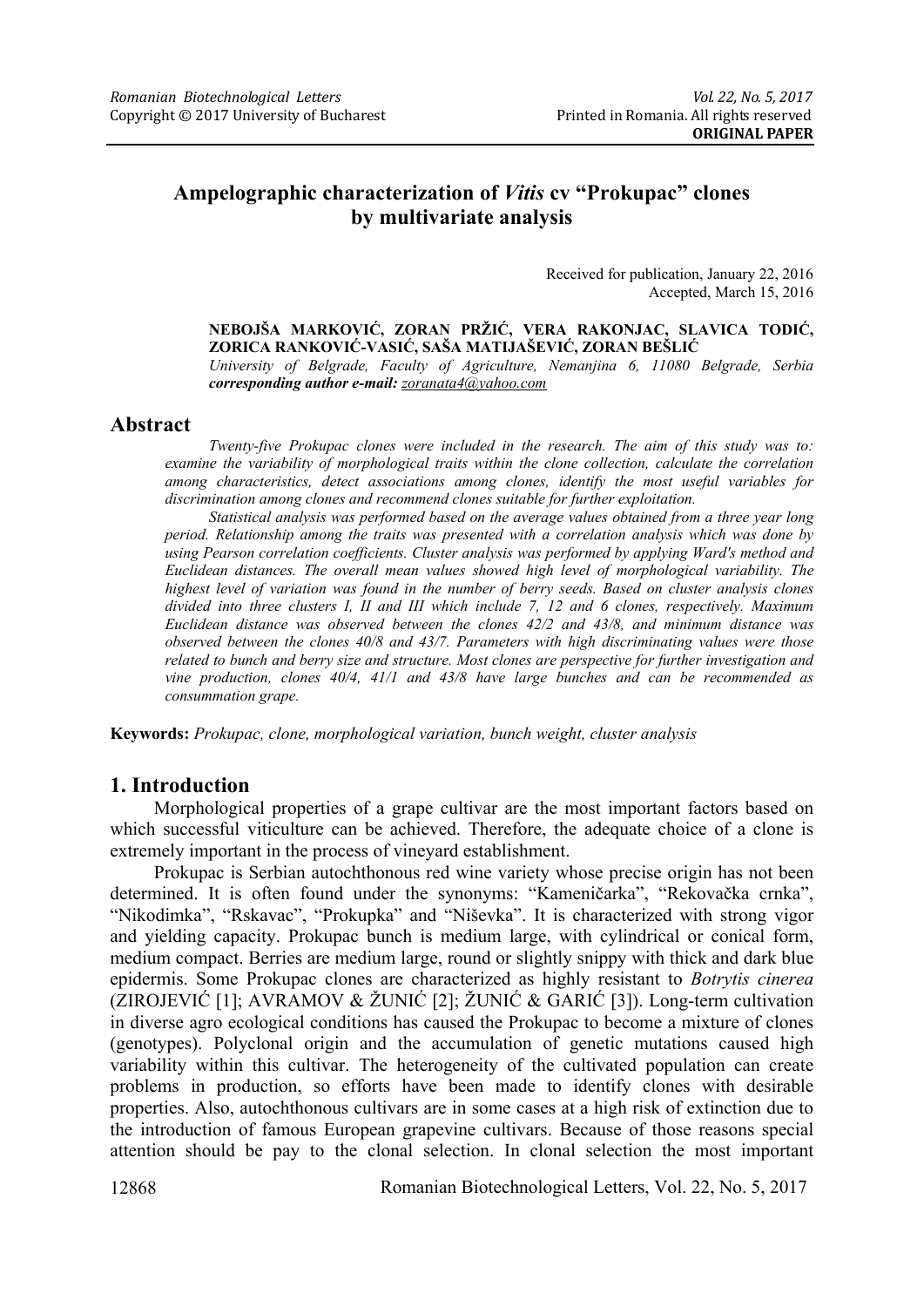parameters are: vigor, shape and bunch size, bunch and ampelographic composition of berry, grape and wine quality as well as disease resistance (KONRAD & al. [4]; RÜHL & al. [5]; WALKER & al. [6]; JACKSON [7]; CREASY & CREASY [8]; KELLER [9]).

MARKOVIĆ & al. [10] has allocated 25 Prokupac clones which were tested for this study. These clones were subjected to laboratory testing for presence of damaging viruses, thus confirming the "natural virus free" status. Natural virus free clones can be used for further multiplication and production of certified planting material. During the period of investigation of morphological characteristics of 25 clones, 13 clones were recognized by the Ministry of Agriculture as technologically better clones compared to standard variety: 40/5, 40/8, 41/1, 41/3, 41/4, 41/6, 42/1, 42/2, 43/2, 43/4, 43/5, 43/6, 43/7.

The objective of this study was (1) to examine the variability of morphological traits within the clone collection, (2) to calculate the correlation among characteristics, (3) to detect associations among clones, (4) to identify the most useful variables for discrimination among clones and (5) to recommend the clones suitable for further exploitation based on numerous desirable characteristics.

#### **2. Material and Methods**

Twenty-five Prokupac clones were included in the research which was carried out in the vineyard of experimental field "Radmilovac", University of Belgrade, Faculty of Agriculture (GPS coordinate E 44° 45' 15", N 20° 34' 56", altitude 126 m). Vineyard is planted in 2005. Vineyard is located on the southern exposure, lines extend in the direction east-southeast. The line spacing is 3 m and distance between vines in the row is 1m. Training system is double asymmetric cordon. In vineyard were applied standard agricultural and viticultural measures. For research of bunch and berries ampelographic composition, ten vines of each clone were selected and ten representative bunches from each clone were picked.

Bunches were measured for their weight, length and width, and rachis (pedicel) from each berry was carefully cut off with scissors so that as little mesocarp as possible was left on stem. Number of berries per bunch was also determined and berry mass per bunch and mass of stems were measured on analytical balance. From each clone 100 berries were selected for the purpose of analysis and after measuring mass of berries, berry skin and seeds were separated. Mass of seeds and skin of 100 berries was measured on analytical balance, and number of seeds in 100 berries was determined by counting. Other parameters (table 1) were obtained by computation. Grape quality expressed in sugar content was determined with Oechsle mostwaage and values were determined using Dujardin-Salleron table, and total acid content was determined by titration method with n/4 NaOH. Glicoacidometric index was determined as ratio of sugar content and total acid content.

Statistical analysis was performed using the average values obtained from a three year long period. In order to show the relationship among the traits, a correlation analysis was performed using Pearson correlation coefficients. Cluster analysis was done in order to evaluate relationships among clones and it was performed by applying the Ward's method and Euclidean distances. Principal component analysis (PCA) was performed with the aim of summarizing numerous data into first principal component containing the highest possible variability of the data. To determine which of the PCs accounted for the greatest amount of variation, the Eigenvalues of 5 PCs were compared for each trait. Data analysis was done by using 'Statistica' (StatSoft, Inc., Tulsa, Oklahoma, USA).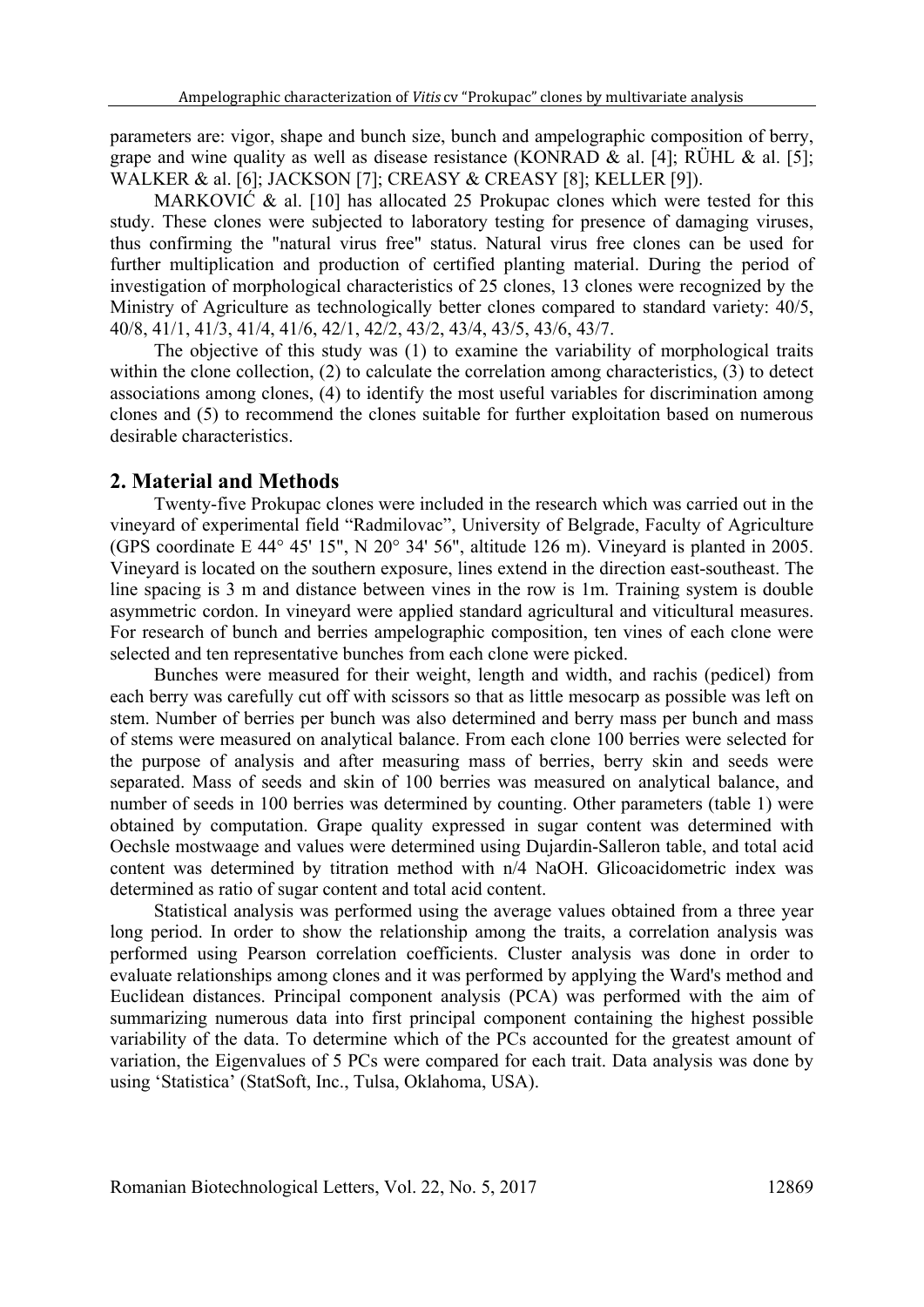### **3. Results and discussion**

Results of ampelographic composition of bunch and berry are shown in table 1. The longest bunch recorded for clone 41/1 (15.54 cm) and the smallest for clone 41/2 (12.10 cm). Clone 43/4 was characterized by the largest bunch width (10.24 cm), and clone 43/6 had the smallest bunch width (6.4 cm). According to number of berries per bunch and bunch weight given in table 1, can be concluded that clone 43/8 has the highest value of these morphological characteristics (131.04 and 284.46 g, respectively). Bunch structure is expressed in percentages of bunch stem (rachis) and berries in a bunch. Clone 41/3 had the highest % of bunch stem (5.3%) but the lowest % of berries in a bunch (94.7%) compared to clone 43/3 which had the lowest % of bunch stem (2.73%) but the highest % of berries in a bunch (97.27%). The biggest number of seeds was recorded for clone 43/2 (3.28) which, together with clones 43/4 and 43/8, had the smallest seed mass (0.035 g). During a three year long testing period variations in berry weight were insignificant except that clone 40/8 had maximum berry mass (2.78 g). Based on berry structural composition, expressed in percentages of berry skin, berry meat and seeds, clones 40/6 (6.5% berry skin and 3.15% seed) and 43/8 (94.34% berry meat) singled out. Clone 43/2 was characterized with the highest level of accumulated sugar (22.05%), and the highest total acid content was noted for clone 40/5 (8.53 g/l). Glicoacidometric index ranged from 1.95 (40/4) to 3.95 (42/1).

Structure of bunch and berry is very important characteristic of wine cultivars. Berry skin is considered to be an important element of the structure because it contains phenolic compounds which are extracted into wine, thus giving it color and odor. Good knowledge of structural indices, thickness and percentage of berry skin, provides crucial information to a technologist in the process of maceration when making wine or other products such as grappa (LATAIEF & al. [11]; MATIJASEVIC & al. [12]; STOICA & al. [13]).

According to DOWNEY & al. [14] berry skin and mesocarp ratio in small sized berries is better in case of varieties with medium large and large berries. Increased ratio between pulp/berry skin causes "dillution" of tanine and anthocyanin in juice. Other authors claim that berry composition is mostly affected by amount of water available to grapevine root system from soil (DE LA HERA-ORTIS & al. [15]).

The overall mean values of all traits showed high differences between the clones indicating high level of morphological variation. This was also confirmed by relatively high coefficients of variation established for the majority of examined traits (table 1). In general, the most significant variations were found in the number of seeds in a berry  $(CV= 21.30\%)$ , whereas insignificant differences between the clones were noted for percentage of berries in a bunch (CV=  $0.62\%$ ) and berry meat (CV=  $1.04\%$ ).

Based on mean values of all examined characteristics and by using hierarchical cluster analysis, a dendogram of phenotypic differences of examined Prokupac clones was constructed. Prokupac clones are related in many different ways which explains the existence of numerous hierarchical levels.

In this paper three distant clusters of Prokupac clones are presented (figure 1). Maximum Eucladean distance (d=118.4) was observed between the clones 42/2 and 43/8, and minimum distance (d=3.8) was observed between the clones 40/8 and 43/7. The lowest variability was observed within cluster I (d=33.6), cluster II had somewhat higher variability  $(d=49.4)$  and the highest variability was observed in cluster III  $(d=62.0)$ .

The cluster I, which included 7 clones, can be divided into one subgroup (A) with two independent clones (41/2 and 42/2). Twelve clones were in cluster II. This cluster could be additionally divided into three subgroups (A, B and C). First and second sub-group includes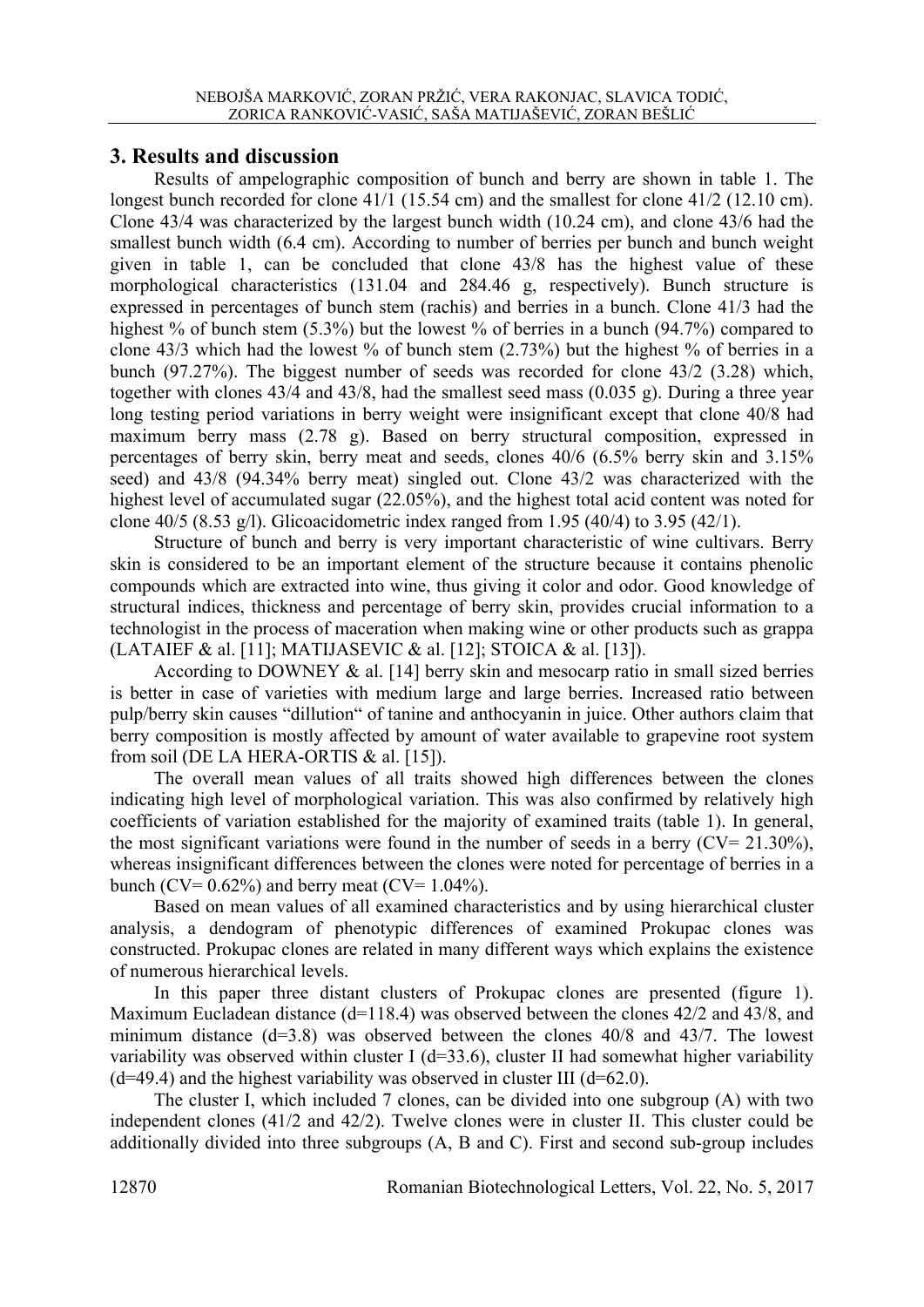three clones and third subgroup includes 5 clones. Clone 41/6 was outgrouped and separated initially from all clones in cluster II. The remaining 6 clones were classified into cluster III.

Most of the clones are characterized by moderate bunch size, good bunch and berry structure and satisfactory sugar and acid content, except the clones 40/4, 41/1 and 43/8 from third cluster, which have large bunches. Cluster analysis was used to evaluate the divergence of clones (FORVEILLE & al. [16]; SCALABRELLI & al. [17]) and grapevine cultivars (ASENSIO & al. [18]; MARTINES & al. [19]; ARADHYA & al. [20]; ORTIZ & al. [21]; FRANCO-MORA & al. [22]; VARGA & al. [23]; SABIR & al. [24]). By analyzing the properties based on which the clones were grouped it was concluded that grape weight was most influential; however, other characteristics should not be underrated. Similar results were obtained by RAKONJAC  $\&$  al. [25] who also found that the grape weight had major impact on the grouping of Kreaca clones in clusters.

| Clone     | Bunch<br>length | Bunch<br>width | Number Bunch<br>of<br>berries<br>per<br>bunch | weight | Bunch structure         |                 | Number                | Seed   | Berry  | Berry structure                   |                |                       | Sugar   | Total           | Glicoacid        |
|-----------|-----------------|----------------|-----------------------------------------------|--------|-------------------------|-----------------|-----------------------|--------|--------|-----------------------------------|----------------|-----------------------|---------|-----------------|------------------|
|           |                 |                |                                               |        | $%$ of<br>bunch<br>stem | $%$ of<br>berry | of seeds<br>per berry | weight | weight | $\frac{9}{6}$ of<br>berry<br>skin | $%$ of<br>seed | % of<br>berry<br>meet | content | acid<br>content | ometric<br>index |
| 40/1      | 13.83           | 7.87           | 93.60                                         | 190.36 | 4.04                    | 95.96           | 1.46                  | 0.042  | 2.4    | 5.13                              | 2.50           | 92.38                 | 18.75   | 6.91            | 2.76             |
| 40/2      | 14.66           | 9.99           | 111.78                                        | 244.77 | 3.67                    | 96.33           | 1.27                  | 0.040  | 2.18   | 4.59                              | 2.11           | 93.30                 | 18.58   | 7.57            | 2.40             |
| 40/3      | 14.53           | 8.12           | 94.51                                         | 217.92 | 3.89                    | 96.11           | 1.75                  | 0.039  | 2.47   | 4.86                              | 2.55           | 92.59                 | 19.03   | 6.80            | 2.84             |
| 40/4      | 13.45           | 9.20           | 115.60                                        | 261.93 | 4.36                    | 95.64           | 1.36                  | 0.035  | 2.42   | 5.08                              | 1.90           | 93.02                 | 16.80   | 8.38            | 1.95             |
| 40/5      | 14.50           | 9.13           | 110.40                                        | 239.90 | 3.92                    | 96.08           | 1.51                  | 0.038  | 2.4    | 5.54                              | 2.50           | 91.96                 | 17.82   | 8.53            | 2.37             |
| 40/6      | 14.85           | 8.05           | 86.70                                         | 188.17 | 4.29                    | 95.71           | 1.58                  | 0.038  | 2.00   | 6.50                              | 3.15           | 90.35                 | 17.90   | 6.00            | 2.99             |
| 40/7      | 14.09           | 7.83           | 91.84                                         | 222.28 | 3.23                    | 96.77           | 1.75                  | 0.039  | 2.62   | 5.57                              | 2.52           | 91.91                 | 19.67   | 6.68            | 2.97             |
| 40/8      | 13.50           | 7.60           | 93.47                                         | 203.75 | 3.37                    | 96.63           | 1.76                  | 0.042  | 2.78   | 4.89                              | 2.52           | 92.59                 | 18.55   | 6.15            | 2.98             |
| 41/1      | 15.54           | 8.24           | 96.93                                         | 263.34 | 3.17                    | 96.83           | 1.84                  | 0.040  | 2.63   | 4.41                              | 2.66           | 92.93                 | 19.09   | 6.87            | 2.75             |
| 41/2      | 12.10           | 6.64           | 77.13                                         | 180.52 | 3.49                    | 96.51           | 1.73                  | 0.044  | 2.52   | 5.79                              | 2.62           | 91.59                 | 20.03   | 6.75            | 3.44             |
| 41/3      | 13.38           | 7.69           | 92.80                                         | 211.19 | 5.30                    | 94.70           | 1.98                  | 0.040  | 2.77   | 5.42                              | 2.64           | 91.95                 | 19.32   | 8.02            | 2.50             |
| 41/4      | 12.70           | 7.40           | 87.90                                         | 194.73 | 4.23                    | 95.77           | 1.79                  | 0.036  | 2.35   | 5.53                              | 2.98           | 91.49                 | 17.03   | 8.12            | 2.20             |
| 41/6      | 13.90           | 8.14           | 73.22                                         | 210.09 | 3.90                    | 96.10           | 1.73                  | 0.039  | 2.28   | 4.82                              | 2.46           | 92.72                 | 18.57   | 6.47            | 2.97             |
| 42/1      | 12.56           | 7.54           | 99.09                                         | 232.93 | 3.36                    | 96.64           | 1.70                  | 0.047  | 2.60   | 5.77                              | 2.92           | 91.31                 | 20.10   | 5.34            | 3.95             |
| 42/2      | 12.94           | 7.81           | 99.69                                         | 170.37 | 4.72                    | 95.28           | 1.52                  | 0.038  | 2.17   | 5.39                              | 2.30           | 92.30                 | 19.10   | 6.43            | 3.82             |
| 42/3      | 12.87           | 8.19           | 99.89                                         | 220.92 | 3.84                    | 96.16           | 1.54                  | 0.037  | 2.33   | 5.15                              | 1.55           | 93.30                 | 18.93   | 5.67            | 3.79             |
| 42/4      | 12.24           | 6.93           | 94.11                                         | 199.66 | 3.78                    | 96.22           | 1.62                  | 0.040  | 2.22   | 5.41                              | 2.70           | 91.89                 | 18.38   | 6.92            | 3.04             |
| 43/1      | 13.09           | 7.37           | 89.29                                         | 217.13 | 3.33                    | 96.67           | 1.45                  | 0.037  | 2.53   | 4.86                              | 1.34           | 93.79                 | 18.57   | 6.95            | 3.11             |
| 43/2      | 14.36           | 6.84           | 88.76                                         | 188.50 | 3.05                    | 96.95           | 3.28                  | 0.035  | 2.17   | 3.50                              | 2.23           | 94.27                 | 22.05   | 6.22            | 3.81             |
| 43/3      | 14.80           | 8.20           | 103.30                                        | 220.52 | 2.73                    | 97.27           | 1.68                  | 0.042  | 2.73   | 4.76                              | 2.56           | 92.67                 | 19.00   | 6.42            | 3.02             |
| 43/4      | 12.67           | 10.24          | 98.76                                         | 207.59 | 3.60                    | 96.40           | 1.70                  | 0.035  | 2.37   | 4.35                              | 2.36           | 93.29                 | 18.05   | 5.37            | 3.47             |
| 43/5      | 12.90           | 6.80           | 87.84                                         | 194.02 | 3.27                    | 96.73           | 1.98                  | 0.037  | 2.65   | 5.40                              | 2.75           | 91.85                 | 21.77   | 6.56            | 3.48             |
| 43/6      | 13.24           | 6.40           | 98.44                                         | 217.70 | 3.24                    | 96.76           | 1.60                  | 0.036  | 2.5    | 3.84                              | 2.40           | 93.76                 | 21.38   | 6.79            | 3.38             |
| 43/7      | 14.02           | 6.62           | 93.11                                         | 207.12 | 3.11                    | 96.89           | 1.89                  | 0.039  | 2.47   | 4.98                              | 2.96           | 92.06                 | 18.22   | 7.25            | 2.61             |
| 43/8      | 13.00           | 8.08           | 131.04                                        | 284.46 | 2.97                    | 97.03           | 1.75                  | 0.035  | 2.51   | 3.43                              | 2.23           | 94.34                 | 16.48   | 6.58            | 2.61             |
| <b>CV</b> | 6.69            | 12.44          | 12.38                                         | 12.67  | 16.16                   | 0.62            | 21.30                 | 7.83   | 8.28   | 14.27                             | 16.91          | 1.04                  | 7.29    | 12.37           | 17.77            |

Table 1. Ampelographic composition of Prokupac clones bunch and berry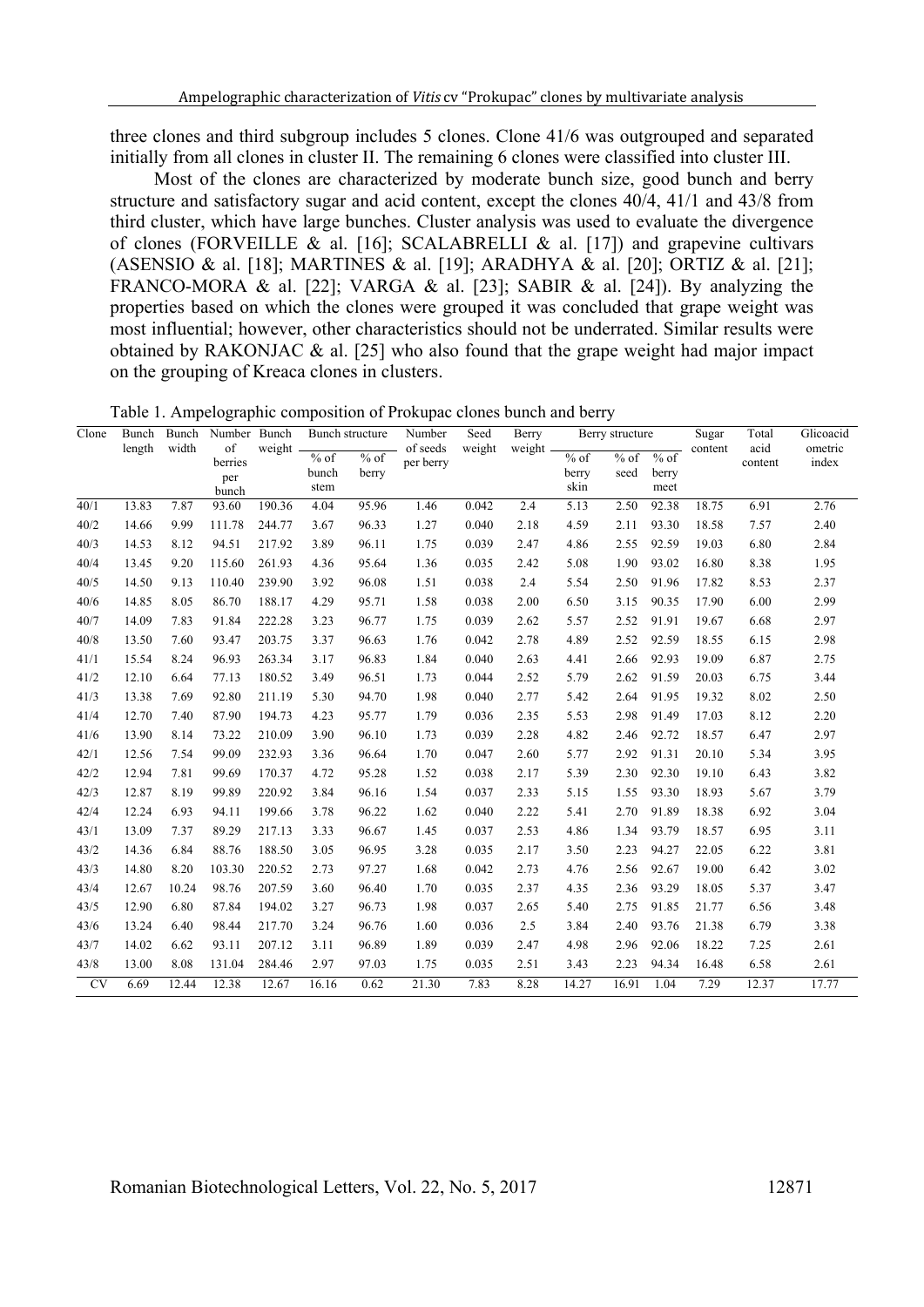

Principal component analysis (PCA) was used to identify the most significant variables and five principal components with Eigenvalues greater than 1 were isolated (table 2).

Table 2. Eigenvalues-proportion of total variability and correlation between the original variables and the first five principal components for Prokupac clones

| Variable                    | PC1      | PC <sub>2</sub> | PC <sub>3</sub> | PC4      | PC5      |
|-----------------------------|----------|-----------------|-----------------|----------|----------|
| Bunch length                | 0.277    | $-0.048$        | $-0.344$        | 0.489    | $-0.588$ |
| Bunch width                 | 0.663    | 0.235           | 0.067           | $-0.256$ | $-0.459$ |
| Number of berries per bunch | 0.796    | $-0.116$        | $-0.093$        | $-0.202$ | 0.015    |
| Bunch weight                | 0.804    | $-0.195$        | $-0.370$        | $-0.097$ | 0.030    |
| $%$ of stem                 | 0.010    | 0.825           | 0.424           | 0.058    | 0.120    |
| % of berry                  | $-0.010$ | $-0.825$        | $-0.424$        | $-0.058$ | $-0.120$ |
| Number of seeds per berry   | $-0.363$ | $-0.504$        | 0.166           | 0.606    | $-0.035$ |
| Seed weight                 | $-0.420$ | 0.131           | $-0.617$        | $-0.351$ | $-0.022$ |
| Berry weight                | $-0.014$ | $-0.227$        | $-0.718$        | $-0.074$ | 0.569    |
| % of skin                   | $-0.449$ | 0.768           | $-0.179$        | $-0.213$ | $-0.053$ |
| % of seed                   | $-0.486$ | 0.325           | $-0.491$        | 0.305    | $-0.225$ |
| % of meet                   | 0.544    | $-0.711$        | 0.345           | 0.027    | 0.137    |
| Sugar content               | $-0.635$ | $-0.500$        | 0.067           | 0.170    | 0.086    |
| Total acid content          | 0.448    | 0.491           | $-0.121$        | 0.512    | 0.397    |
| Glicoacidometric index      | $-0.640$ | $-0.487$        | 0.318           | $-0.405$ | $-0.131$ |
| Eigenvalue                  | 3.852    | 3.720           | 1.931           | 1.452    | 1.166    |
| % Variance                  | 25.68    | 24.80           | 12.88           | 9.68     | 7.78     |
| % Cumulative                | 25.68    | 50.48           | 63.36           | 73.04    | 80.82    |

The isolated components explained 80.82% of total number of variables examined. The obtained information is absolutely adequate considering the number of involved variables and purpose of the study. According to REIM & al. [26] this result indicates moderate genetic diversity between the clones and suggests evaluation of different morphological characteristics which is necessary for a meaningful characterization.

First principal component showed variation of 25.68% of variables which had high absolute values (over 0.70), especially for the traits such as number of berries per bunch and

12872 Romanian Biotechnological Letters, Vol. 22, No. 5, 2017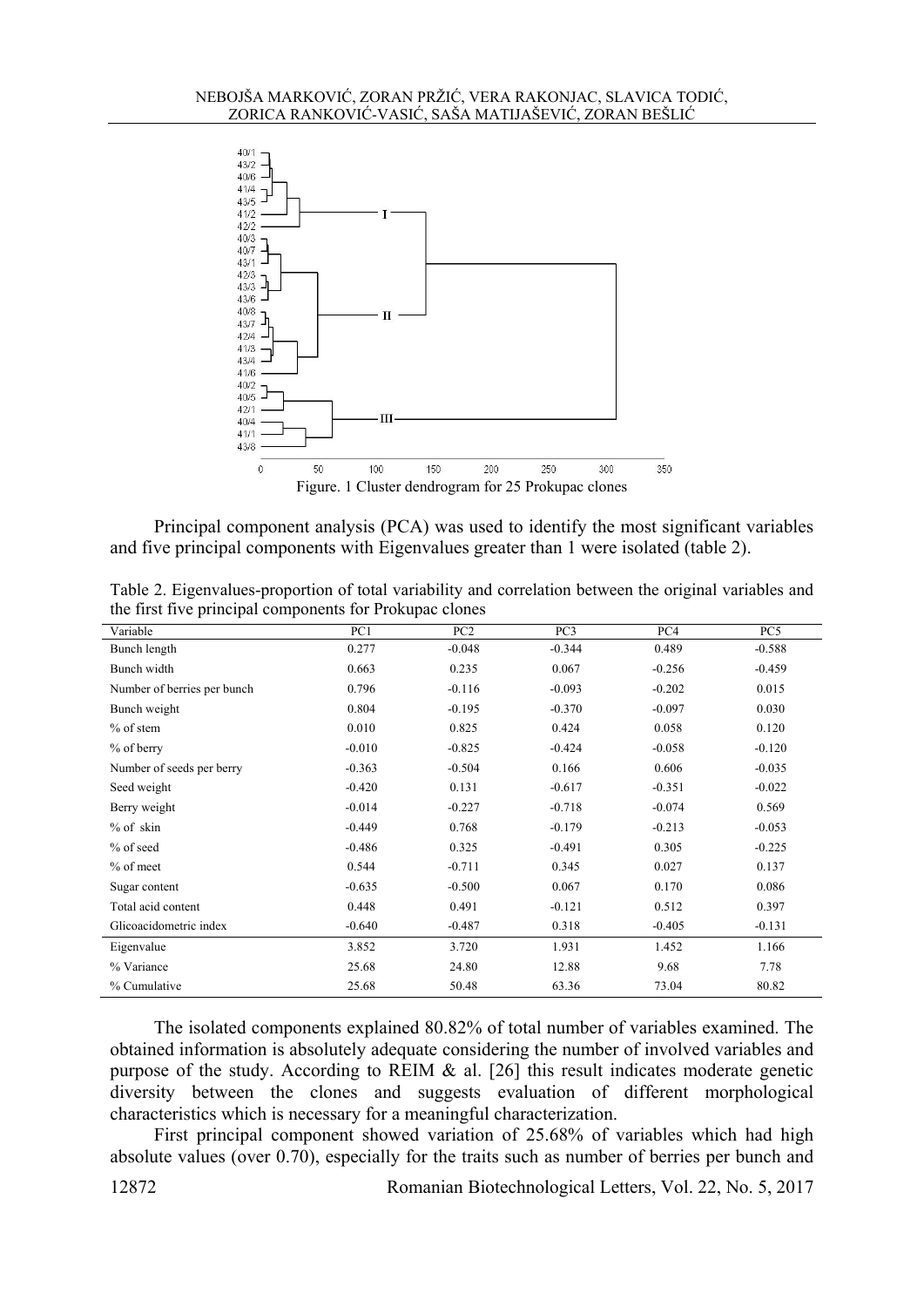bunch weight. The second principal component explained 24.80% of total number of variables and featured bunch structure (% of bunch stem and % of berry), % of berry skin and % of berry meet. Finally, principal component PC3 explained 12.88% of variables with berry weight being the most dominating trait (table 2). Principal components in this paper could reduce the number of properties to be studied in grapevine clone selection. Those properties are related to bunch and berry size and structure.

The obtained results are in accordance with those of LE $\tilde{A}O \&$  al. [27], [28] who analyzed wine and table grapes by applying PCA method. He discovered that most variations were found in the first four components where the principal features were berry weight and bunch weight. High correlation between the size of berry and bunch (PC1 and PC2) in different grape germplasm collection was also established by FATAHI & al. [29] and MATTHEOU & al. [30] [31].

Table 3 shows the results of correlation between ampelographic traits of bunch and berry in tested clones. Positive correlation (P<0.05) was determined for the following parameters: bunch width and number of berries, bunch width and mass, percentage of bunch stem berry skin, seed mass and percentage of berry skin, percentage of berry skin and seeds in a berry, bunch length and number of berries per bunch with % of mesocarp in a berry. Negative correlation ( $P<0.01$  and  $P<0.05$ ) was determined between the bunch width and number of seeds, bunch weight and number of berries per bunch with sugar content, bunch weight and percentage of berry skin, percentage of berries in a bunch and percentage of berry skin, seed mass and percentage of berry mesocarp, bunch weight and glycoacidometric index. High positive correlation  $(r=0.66; P<0.01)$  was determined for sugar content and glycoacidometric index, but acid content and glycoacidometric index showed high negative correlation ( $r=0.081$ ; P<0.01). High negative correlation was also determined between percentage of berry skin and seeds in a berry  $(r=0.92; P<0.01)$ , and percentage of berry seeds and berry mesocarp ( $r=0.73$ ;  $P<0.01$ ).

|                | $\overline{2}$ | 3       | 4        | 5       | 6        | 7                        | 8       | 9       | 10                        | 11      | 12       | 13                       | 14      | 15       |
|----------------|----------------|---------|----------|---------|----------|--------------------------|---------|---------|---------------------------|---------|----------|--------------------------|---------|----------|
| -1             | 0.30           | 0.09    | 0.28     | $-0.15$ | 0.15     | 0.11                     | 0.01    | $-0.05$ | $-0.14$                   | 0.12    | 0.05     | $-0.02$                  | 0.17    | $-0.34$  |
| $\overline{2}$ |                | $0.48*$ | $0.45*$  | 0.21    | $-0.21$  | $\overline{\phantom{a}}$ | $-0.16$ | $-0.19$ | $-0.06$                   | $-0.27$ | 0.16     | $\overline{\phantom{a}}$ | 0.09    | $-0.34$  |
| $\mathfrak{Z}$ |                |         | $0.74**$ | $-0.10$ | 0.10     | $0.41*$<br>$-0.29$       | $-0.23$ | 0.05    | $-0.39$                   | $-0.30$ | $0.42*$  | $0.52**$<br>$-0.43*$     | 0.21    | $-0.32$  |
| $\overline{4}$ |                |         |          | $-0.26$ | 0.26     | $-0.25$                  | $-0.11$ | 0.27    | $\blacksquare$            | $-0.28$ | $0.42*$  | $-0.40*$                 | 0.24    | $-0.45*$ |
| 5              |                |         |          |         | $\sim$   | $-0.26$                  | $-0.09$ | $-0.29$ | $0.40*$<br>$0.48*$        | 0.05    | $-0.38$  | $-0.28$                  | 0.38    | $-0.26$  |
|                |                |         |          |         | $1.00**$ |                          |         |         |                           |         |          |                          |         |          |
| 6              |                |         |          |         |          | 0.26                     | 0.09    | 0.29    | $\blacksquare$<br>$0.48*$ | $-0.05$ | 0.38     | 0.28                     | $-0.38$ | 0.26     |
| $\tau$         |                |         |          |         |          |                          | $-0.18$ | 0.01    | $-0.37$                   | 0.17    | 0.21     | $0.54**$                 | $-0.19$ | 0.32     |
| $\,8\,$        |                |         |          |         |          |                          |         | 0.34    | $0.40*$                   | 0.35    | $-0.44*$ | 0.17                     | $-0.18$ | 0.16     |
| 9              |                |         |          |         |          |                          |         |         | $-0.08$                   | 0.06    | 0.03     | 0.17                     | 0.05    | $-0.08$  |
| 10             |                |         |          |         |          |                          |         |         |                           | $0.40*$ | $\sim$   | $-0.12$                  | 0.10    | $-0.04$  |
| 11             |                |         |          |         |          |                          |         |         |                           |         | $0.92**$ | 0.07                     | $-0.01$ | $-0.09$  |
| 12             |                |         |          |         |          |                          |         |         |                           |         | $0.73**$ | 0.06                     | $-0.07$ | 0.07     |
|                |                |         |          |         |          |                          |         |         |                           |         |          |                          |         |          |
| 13             |                |         |          |         |          |                          |         |         |                           |         |          |                          | $-0.34$ | $0.66**$ |
| 14             |                |         |          |         |          |                          |         |         |                           |         |          |                          |         | $0.81**$ |

Table 3. Pearson correlation coefficients for 16 morphological traits evaluated in 25 Prokupac clones

1-bunch length; 2-bunch width; 3-number of berries per bunch; 4-bunch weight; Bunch structure: 5-% of bunch stem and 6-% of berry; 7-number of seeds per berry; 8-seed weight; 9-berry weight; Berry structure: 10-% of berry skin, 11- % of seed and 12-% of berry meet; 13-sugar content; 14-total acid content; 15-glicoacidometric index

Romanian Biotechnological Letters, Vol. 22, No. 5, 2017 12873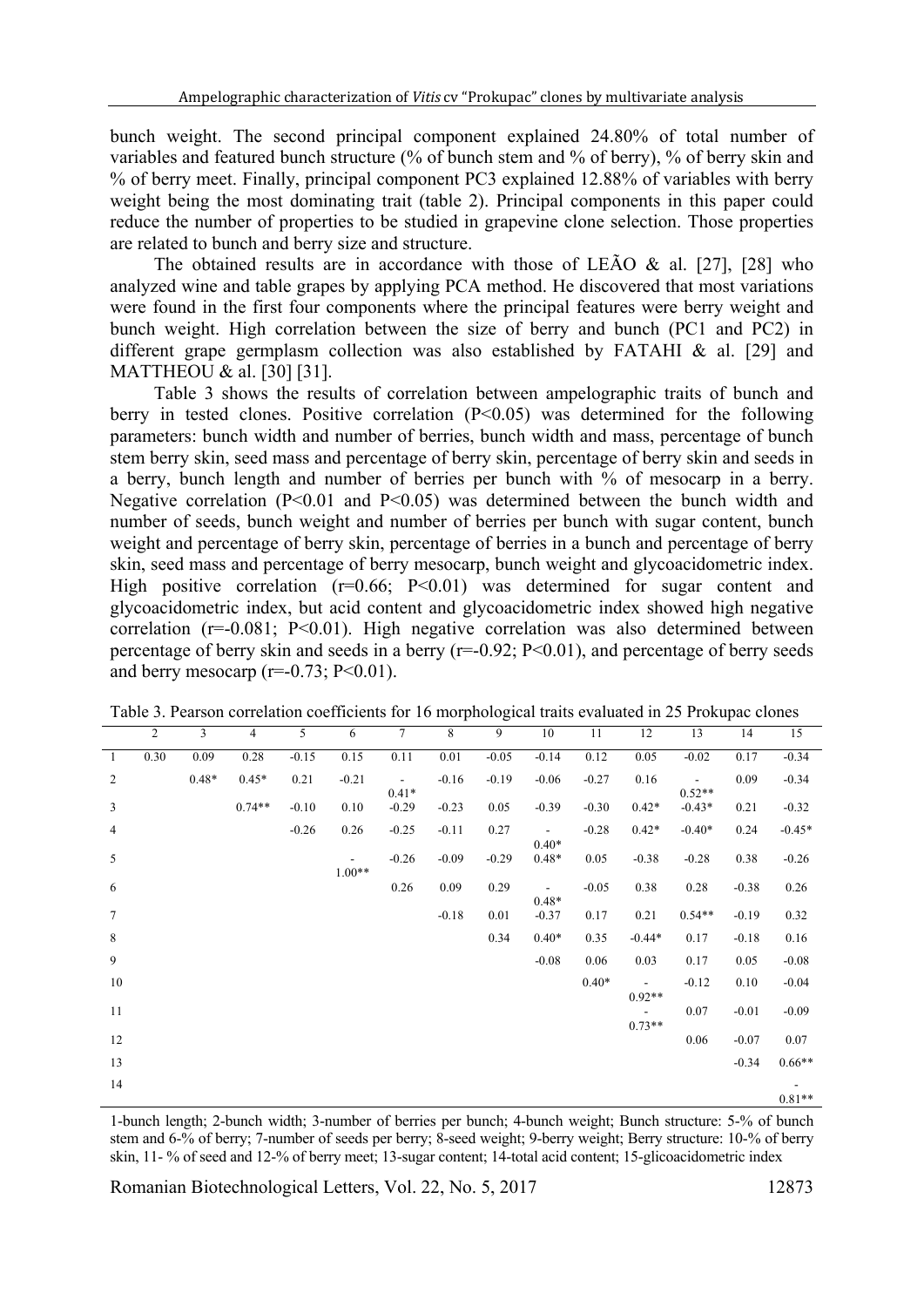## **4. Conclusion**

The results of this study show considerable morphological and biological diversity among 25 selected Prokupac clones. Morphological characteristics of berries and bunches showed great variations in CV which values ranged from 0.62-21.30%. The highest variation was observed in the number of seeds per berry, % of berry in a bunch and berry meat. After cluster analysis, three clusters were determined: clusters I, II and III which included 7, 12 and 6 clones, respectively. This classification was mostly influenced by the bunch weight. Results of PCA suggested that 25 morphological and biological characteristics that were studied could be reduced to three main characteristics: bunch size, bunch and berry structure and berry size. Correlation analysis showed high positive correlation between sugar content and glycoacidometric index, but on the other hand, high negative correlation was determined between acid content and glycoacidometric index, percentage of berry skin and seeds in a berry, percentage of seeds in a berry and berry mesocarp. All clones can be recommended for production, whereby clones 40/4, 41/1 and 43/8 from third cluster which have large bunches.

## **5. Acknowledgments**

This paper was realized as part of the project (TR 31063): Application of new genotypes and technological innovation in fruit and grape production, financed by the Ministry of Education and Science of the Republic of Serbia within the framework of technological project research for the period 2011-2017.

## **References**

- 1. D. ZIROJEVIĆ, *Ampelografska ispitivanja odlika Prokupca u cilju njegove selekcije*, SAVEZ POLJOPRIVREDNIH INŽENJERA I TEHNIČARA JUGOSLAVIJE-ZAVOD ZA VINOGRADARSTVO I VINARSTVO U NIŠU, eds., 1964, **18**:1-96.
- 2. L. AVRAMOV, D. ŽUNIĆ, *Posebno vinogradarstvo*, FACULTY OF AGRICULTURE BELGRADE, eds., 2001, pp. 15-36.
- 3. D. ŽUNIĆ, M. GARIĆ, *Posebno vinogradarstvo-ampelografija II*, POLJOPRIVREDNI FAKULTET UNIVERZITETA U PRIŠTINI-KOSOVSKOJ MITROVICI, eds., 2010, pp. 110-112.
- 4. H. KONRAD, B. LINDNER, E. BLESER, E. H. RÜHL, Strategies in the genetic selection of clones and the preservation of genetic diversity within varieties. *Acta Hoticulturae* **603**, 105, 110 (2003).
- 5. E. H. RÜHL, B. KONRAD, B. LINDNER, E. BLESER, Quality Criteria and Targets for Clonal Selection in Grapevine. *Acta Horticulturae* **652**, 29, 33 (2004).
- 6. AR. R. WALKER, E. LEE, J. BOGS, D. A. J. MC DAVID, M. R. THOMAS, S. P. ROBINSON, White grapes arose through the mutation of two similar and adjacent regulatory genes. *Plant Journal,* **49**(5), 772, 785 (2007).
- 7. R. JACKSON, *Wine science: principles and applications*, ELSEVIER, eds., 2008, pp. 1-933.
- 8. G. CREASY, L. CREASY, *Grapes*. CABI HEAD OFFICE. Wallingford, UK, eds., 2009, pp. 1-282.
- 9. M. KELLER, The science of grapevines: anatomy and physiology, ELSEVIER, eds., 2010, pp. 1-369.
- 10. N. MARKOVIĆ, S. TODIĆ, S. JOVIĆ, Z. BEŠLIĆ, A. PETROVIĆ, Biological and technological properties of cv. Prokupac clones. (in serb.), *XIII Serbian congress of fruit and grape growers*. 89 (2008).
- 11. H. LATAIEF, L. ROLLE, G. ZEPPA, V. GERBI, Grape skin and seeds hardness assessment by texture analysis. *Proceedings of 13th Word Congress of Food Science and Technology*, Nantes, France, 1847, 1856 (2006).
- 12. S. MATIJASEVIC, S. TODIC, Z. BESLIC, Z. RANKOVIC-VASIC, D. ZUNIC, Z. ATANACKOVIC, V. VUKOSAVLJEVIC, B. CIRKOVIC, Volatile components of grape brandies produced from muscat table grapevine (*Vitis vinifera* L.) cultivars. *Bulgarian Journal of Agricultural Science*, **19**(4), 788, 796 (2013).
- 13. F. STOICA, C. MUNTEAN, C. BADUCA, I. POPESCU MITROI, Differences in muscat wine aroma composition depending maceration and fermentation processes. *Romanian Biotechnological Letters*, **20**(2), 10343, 10351 (2015).